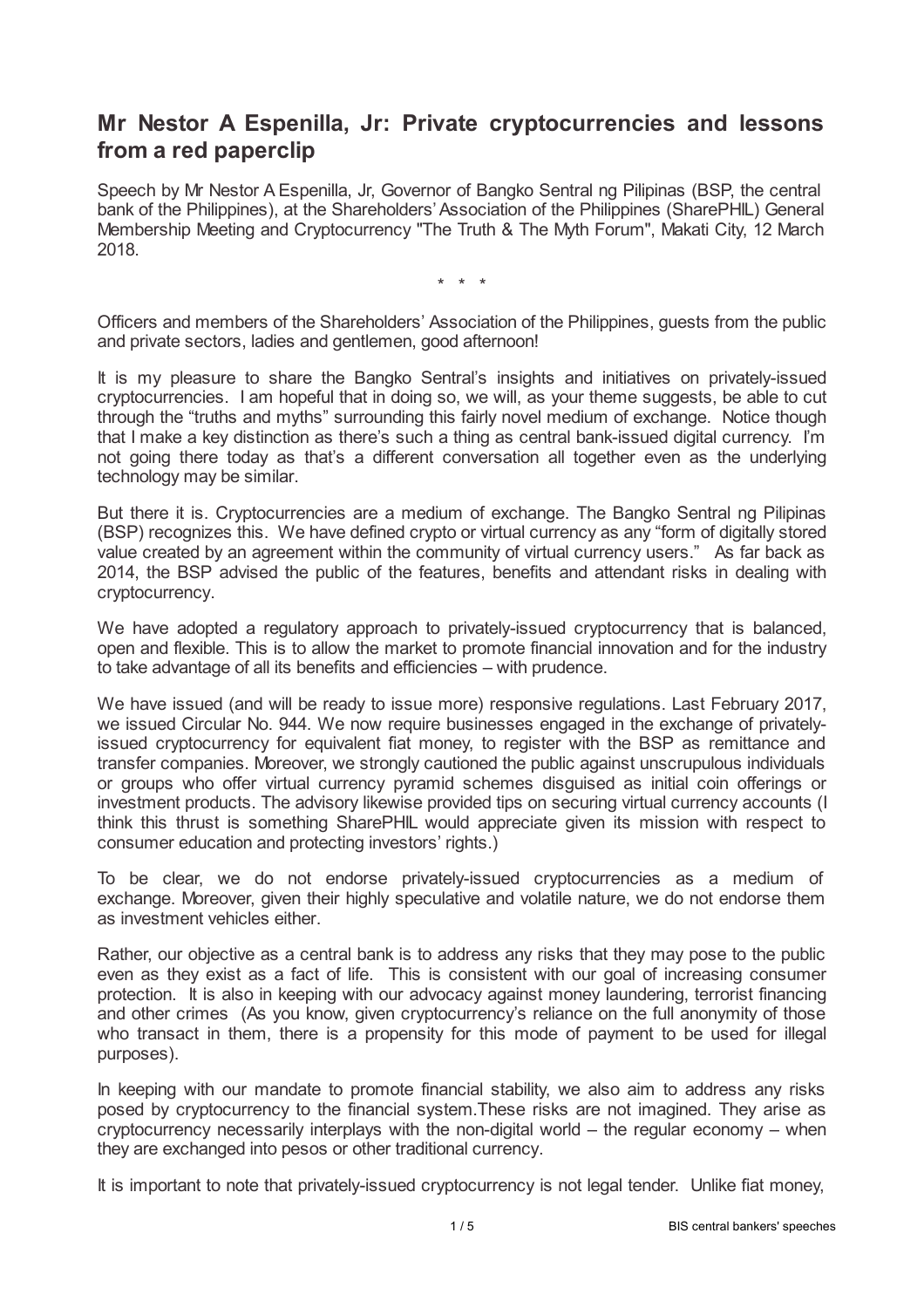such cryptocurrencies are not backed or guaranteed by any central monetary authority. Only the BSP has the sole power and authority to issue currency within the Philippines. Under the law, no other person or entity, public or private, may put into circulation, notes, coins or any other object or document which might circulate as currency. Our notes and coins are fully guaranteed by the Government and are legal tender in the Philippines for all public and private debts.

While privately-issued cryptocurrencies do not enjoy legal tender status, they are, however, as a matter of practice, used as a medium of exchange and a store of value. But aren't so many other things?

### **The red paperclip story**

This brings to mind a story about a red paperclip that went viral. Some of you may be familiar with it. In 2005, a Canadian blogger – Kyle MacDonald began a series of transactions which he posted on-line. He began with a red paperclip as a medium of exchange. He exchanged this for an interesting looking fish-shaped pen, which he traded for an odd-looking doorknob…then a camp stove…so on and so forth. By his thirteenth barter – in a little over a year — MacDonald was in possession of a movie role (a chance to act in a movie), which was finally traded for a two-story farmhouse in a small Canadian town! And it all started with a red paperclip! (It's an interesting story. You can google it!)

This red paperclip story has uncomplicated elements that differ starkly from cryptocurrency's high-tech world of blockchains, miners and cryptography. I introduce it not just to keep your attention or to refresh you with its simplicity but because there are powerful and common lessons to be learned from it and from the phenomenon of cryptocurrencies.

These are: *First*, additional participants in a transaction exponentially increase value which is defined, measured and transferred through consent. *Second*, there is power in leveraging on digital technology as a connector of people. *Finally*, people always count.

Using these points, allow me to share not only more insights on cryptocurrency, but also some initiatives in the BSP's exciting financial reform agenda – initiatives which (unlike cryptocurrencies) we fully endorse.

#### **Exponential increase in value through wide consent**

The first lesson from both the red paperclip story and the phenomenal use of privately-issued cryptocurrencies is that additional participants in a transaction exponentially increase value. This value is defined, measured and transferred through consent.

The success of the red paperclip project comes from the fact that its transactors defined and determined what they deemed to be valuable. On the other hand, while privately-issued cryptocurrencies are fast gaining global popularity, we deem their acceptance as still limited.

We believe privately-issued cryptocurrencies cannot completely fulfill the roles of money as a store of value and as an independent unit of account. Until such time that such cryptocurrencies are able to fully demonstrate stability, the prospect that they will replace today's fiat currencies appears to be far-off. They are simply still too volatile.

#### **Power of technologyto connect people**

The second lesson is that there is power in leveraging on digital technology as a connector of people. In the red paperclip story, it cannot be denied that the values that were traded were not just in the objects themselves (They were, especially in the beginning, only ordinary objects and might even be considered junk by many).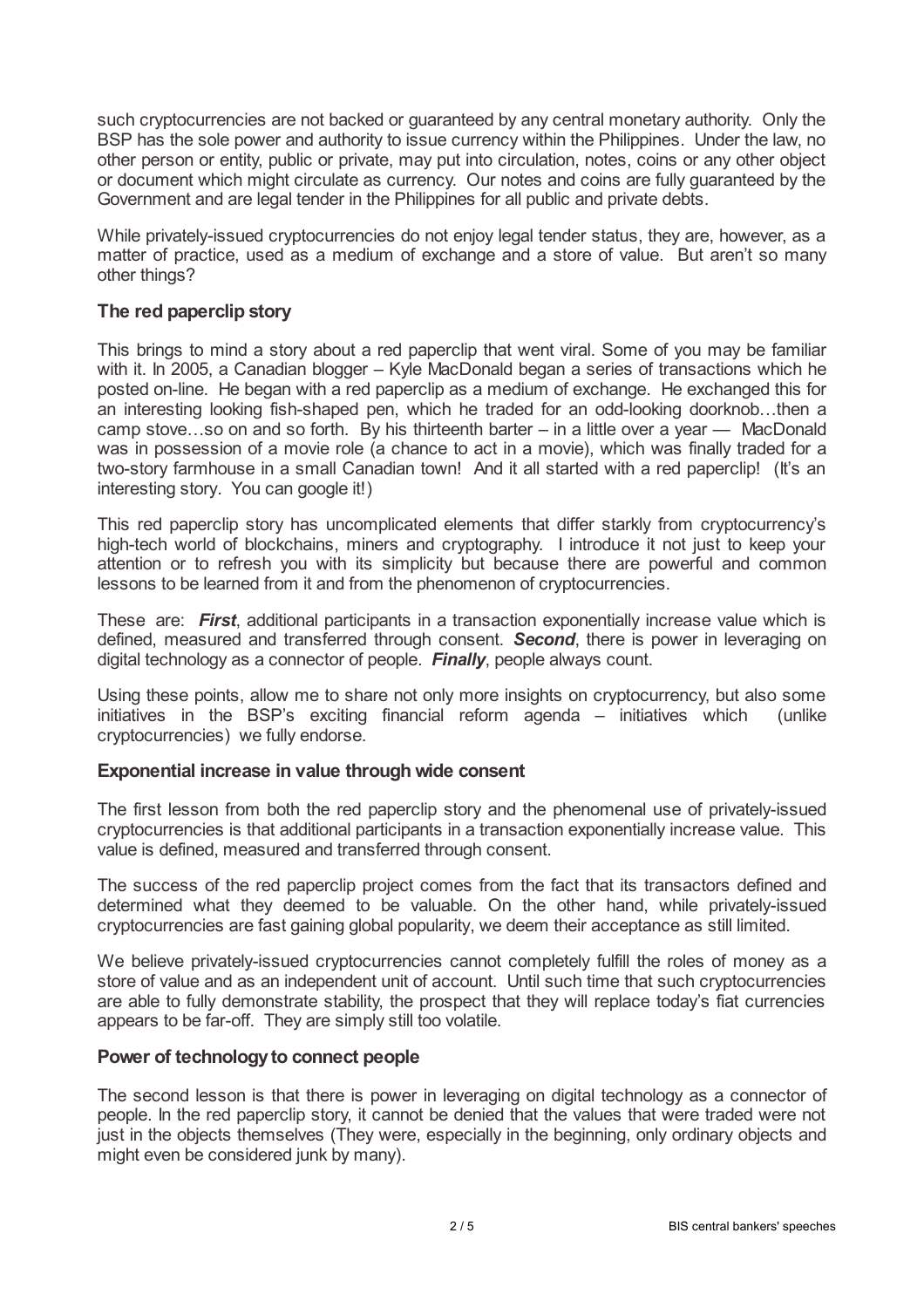Rather, the psychic value came from the opportunity to be on-line personalities, from viral exposure as all trades were posted on MacDonald's blog that had gained quite a following. As with cryptocurrencies, the great socio-experiment could also not have been possible without dynamic computer-to-computer connections.

In this regard, the BSP acknowledges the huge potential of digital technology, that includes cryptocurrencies, to transform financial service delivery, specifically in the area of payments and remittance. High-speed digital networks allow funds to move across the globe at a much faster, cheaper and convenient way compared to traditional models. Their use is game-changing for the unbanked, given their affordability and wider reach.

As far as the BSP is concerned, this is worth looking into as it is consistent with its financial inclusion advocacy. For this reason, we continue to closely engage with various stakeholders, including fintech players, to better understand varying business models, processes and systems.

Our priority is to develop a digital financial ecosystem that supports the diverse needs of all users in a manner that is secure, sustainable, convenient and affordable. For the service providers – whether new or incumbent, this ecosystem enables them to tap into a wider client base, diversify revenue sources and secure new growth opportunities. To us, this line of pursuing financial inclusion is more in keeping with our financial stability objectives.

The pillars of such an ecosystem that leverages on technology would include: an efficient retail payment system that facilitates delivery of digital products, especially for small value transactors; an expansive network of low cost touch points to on-board new clients and facilitate the digitizing and disbursing of cash and other financial transactions; and democratized access to a transaction account, wherein every person – regardless of economic and social stature – is able to open an account and use digital finance products.

Overall, this inclusive digital finance ecosystem will support the diverse needs of all users in a safe, convenient and affordable manner. It would have the right mix and range of service providers (banks and non-banks alike) and digital platforms to facilitate the sustainable delivery of fit-for-purpose and affordable financial services, especially designed for the low income market.

#### **People always count**

The final lesson in all this is that, "people always count." This is what drives us in the BSP as we pursue game changing financial reforms to deepen financial markets, foster financial inclusion, increase consumer protection and to basically improve the quality of life of all Filipinos.

That being said, I must say that this new frontier of cryptocurrency brings up legitimate concerns that affect people… that affect the public. These issues are being looked into by the BSP and other financial regulators globally.

One issue is private cryptocurrency as an investment option. Its value is volatile for starters. Thus, we earnestly caution the public that before speculating or investing their hard-earned money in cryptocurrencies — as with any other type of investment — prospective investors should first know and fully understand the risks involved.

Because people matter, we at the BSP, like SharePHIL, value investor education. We have (together with the Department of Finance, Securities and Exchange Commission, Insurance Commission and the Anti-Money Laundering Council) made plans to embark on a nationwide public information campaign on cryptocurrency. The purpose is to inform and educate the public on what cryptocurrencies are, their uses and risks, related policies and regulations in the Philippines, and possible pitfalls.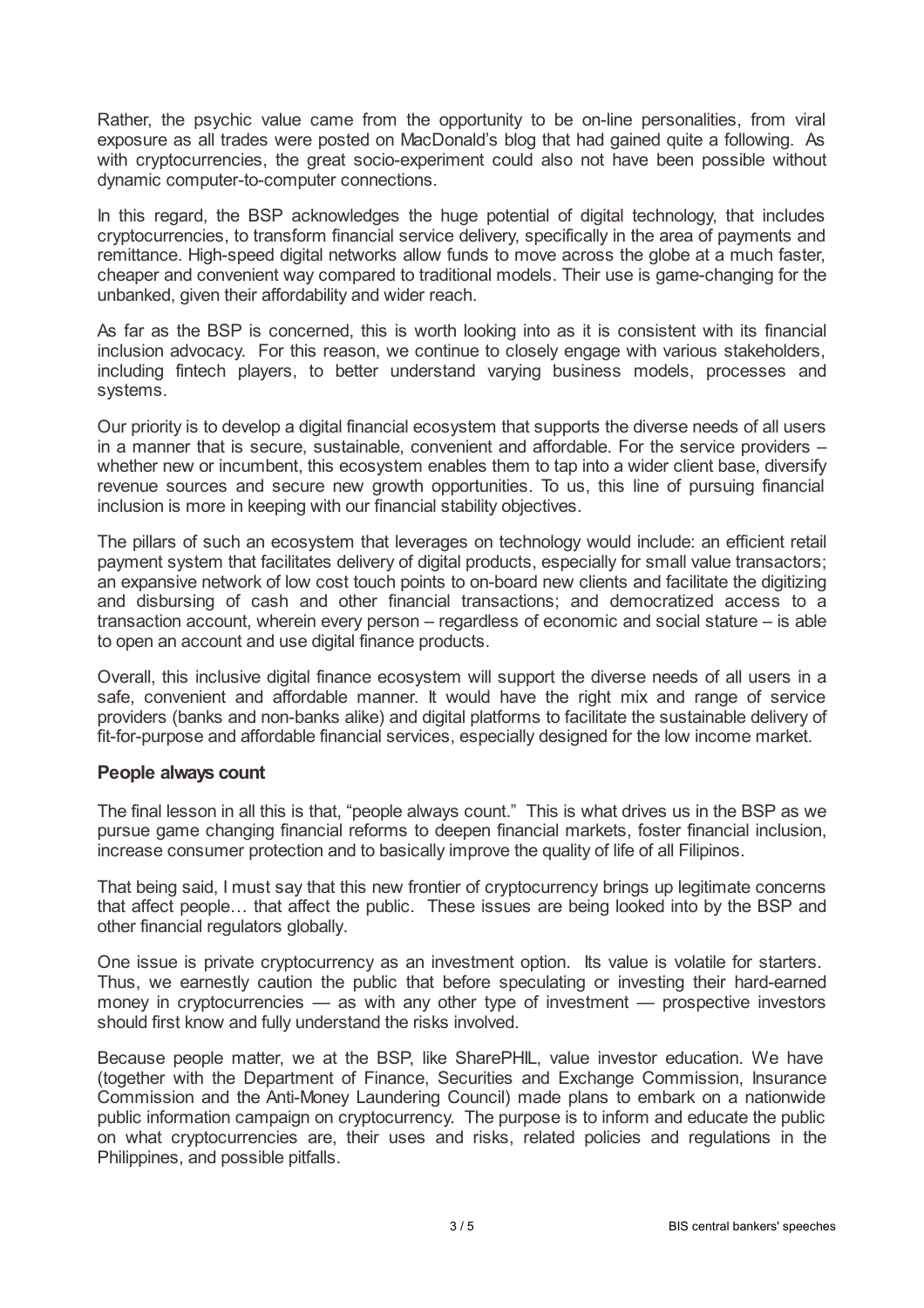Another serious concern is cryptocurrencies' attractiveness to, and use by, money launderers and terrorist financiers. This attractiveness stems from the anonymous and encrypted identities of transactors in private cryptocurrency. It is this very anonymity that cryptocurrency users value most. It enables them to transact in the so-called "dark web."

Allow us at the BSP to offer a contrary idea: There is power in identification. We believe that to significantly catalyze a digital ecosystem, there must be a reliable national digital identification system. This system will address persistent customer on-boarding issues due to lack of acceptable IDs and the highly inefficient paper-based KYC processes which make serving small value transactors unattractive.

The BSP therefore strongly supports the passage of the Philippine ID System bill which was identified by the Legislative Executive Development Council (LEDAC) in its August 2017 meeting as an urgent measure. The Lower House has already approved its version on third reading. At the Senate, its version is tentatively scheduled for sponsorship today, Monday, March 12 even as we speak. Truly exciting!

The envisioned national ID system will be designed to ensure universal coverage, data integrity and security, and optimum utility. It will serve as an enabling platform for the efficient delivery of a whole range of government and private sector services for all Filipinos – especially the currently unserved. Establishing a readily- verifiable digital identity will enable our people to open accounts and use financial services more efficiently.

## **Closing thoughts**

This message obviously comes from a Central Bank Governor wary of currencies that do not qualify as legal tender and which are not backed by any monetary authority.

But it is a message that comes too from a Central Bank Governor who has been labelled as a "disruptor" – one that leads an institution that is ready to embrace the challenges of a rapidly changing financial and economic landscape.

This message is shared with this audience, a staunch advocate of investor rights and investors' need for information. It is a good match.

As I close, to align this message better with your theme… let me summarize the truths and myths of cryptocurrency from the BSP's viewpoint:

**Myth**: Privately-issued cryptocurrencies are legal tender and shall soon replace fiat currency. **Truth**: Cryptocurrencies, not backed by any central authority are not legal tender. Moreover, until they fully demonstrate stability, wide acceptability and other economic attributes, they will not replace fiat currency any time soon.

**Myth**: Cryptocurrencies are bad and are only used for illicit activities. **Truth**: Cryptocurrencies, like fiat currencies, are neither good nor bad. They are neutral. But, no doubt, BSP is mindful of their wide use in illicit activities because of the anonymity of its transactors and is taking action in this regard.

**Myth**: The BSP endorses the use of and/or investment in privately-issued cryptocurrencies. **Truth**: The BSP allows the market to develop but it has also issued responsive regulations to uphold consumer protection and to maintain financial stability. The BSP does not endorse or promote privately-issued cryptocurrencies but aims to address its risks as it intersects with the financial system.

Rest assured, the BSP maintains a forward-looking approach to ensure that regulatory and supervisory frameworks are in tune with emerging trends and developments. Through constant